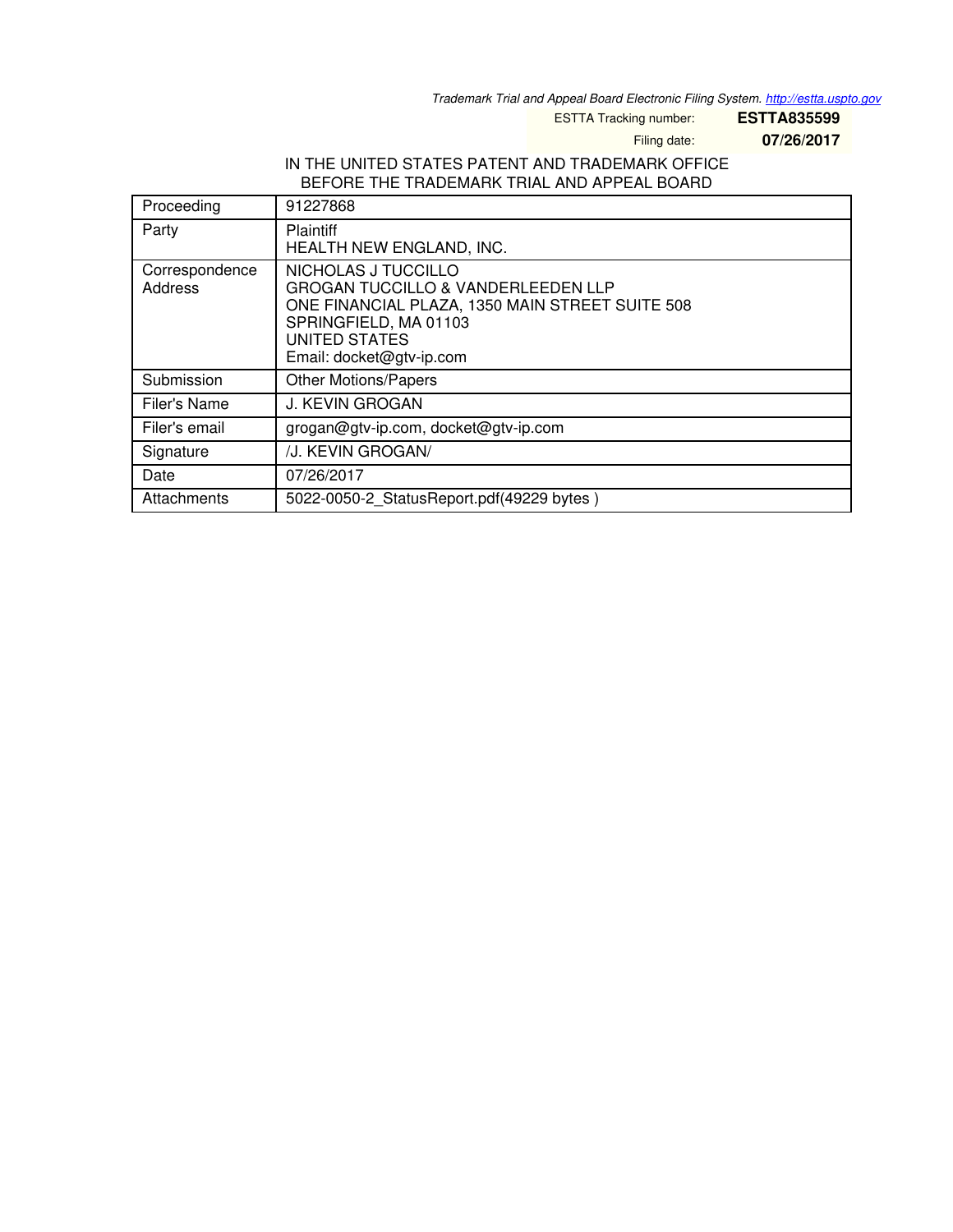## **IN THE UNITED STATES PATENT AND TRADEMARK OFFICE BEFORE THE TRADEMARK TRIAL AND APPEAL BOARD**

In the Matter of Serial No. 87/779,873 Published in the *Official Gazette* on March 22, 2016 Mark: TRINITY HEALTH NEW ENGLAND & Design

 HEALTH NEW ENGLAND, INC.,  $\qquad \qquad$ 

 $)$ 

 $)$  $\mathbf{v}$ .  $\qquad \qquad$  )

 $)$ TRINITY HEALTH CORPORATION,  $(Our File No. 5022-0050-2)$ 

 $)$ Applicant )

Opposers ) Opposition No. 91227868

## **STATUS REPORT**

 In Response to the Communication received from the U.S. Patent and Trademark Office, Trademark Trial and Appeal Board dated July 11, 2017, Opposer responds that a settlement agreement has been signed with the Applicant in the underlying federal litigation and now is being implemented.

Accordingly, Opposer requests that the Board take no further action at this time.

Dated: July 26, 2017 Respectfully submitted,

 ATTORNEYS FOR APPLICANT, HEALTH NEW ENGLAND, INC.

 By: /J. Kevin Grogan/ J. Kevin Grogan, Esq. Grogan, Tuccillo & Vanderleeden, LLP 1350 Main Street, Suite 508 Springfield, MA 01103 Tel. (413) 736-5401 Fax (413) 733-4543